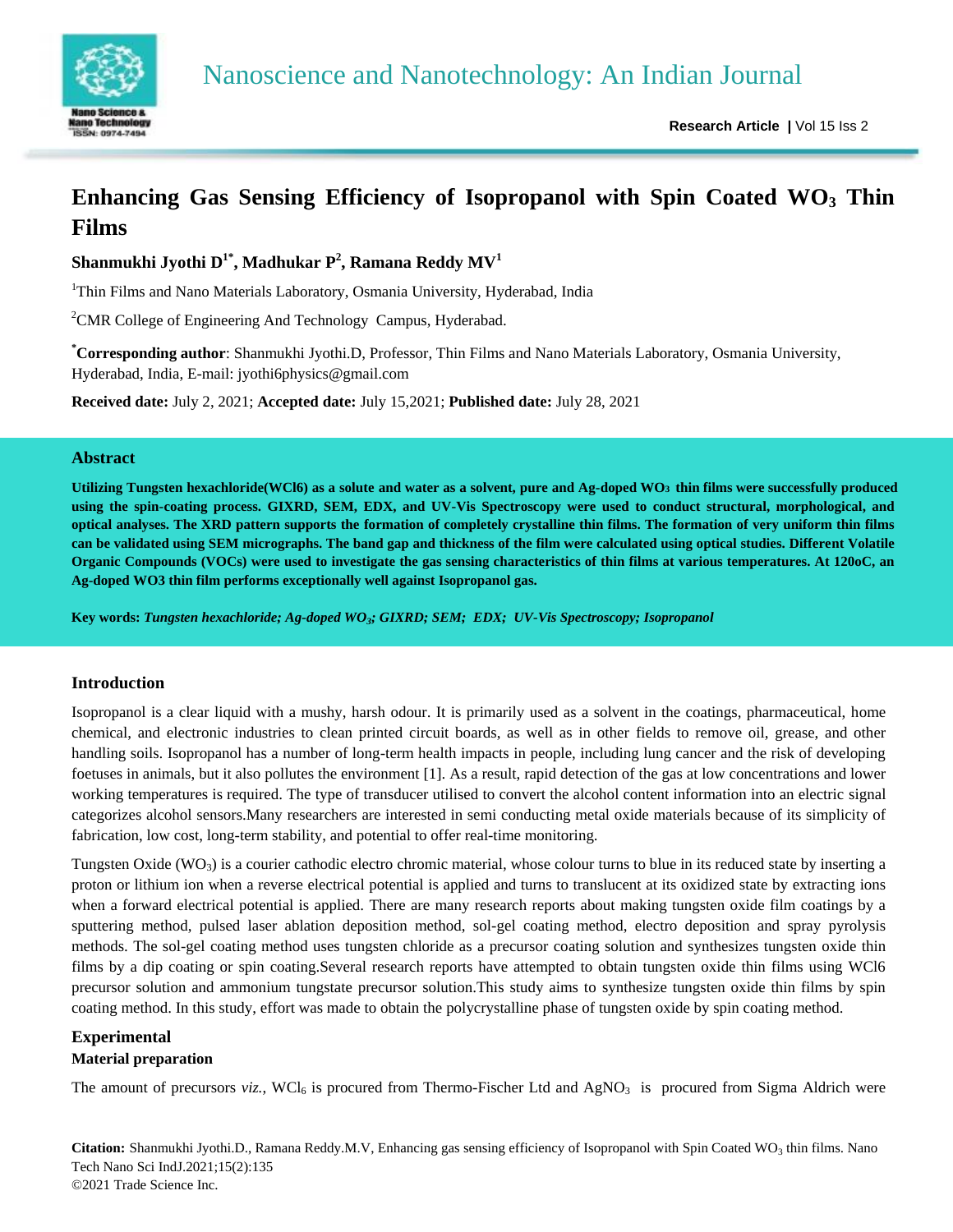used to fabricate the thin films.  $WCl_6$  and  $AgNO_3$  were dissolved thoroughly in a mixture of 300mL of de-ionized water and 100 mL of NH3 solution along with 10 mL of HCl [2] to maintain the pH acidic. Prior to deposition, the substrates were ultrasonically degreased in a mixture of acid and water, rinsed in de-ionized water, then in acetone, and finally dried in air. The doping concentration of the precursor (as wt% of Ag) was taken as 2wt% and 5 wt%. The mixed solution was stirred for  $2~3$  hr and followed by ultrasonic agitation for ~30 min before usage.

$$
WCl_{6} + NH_{3} + 3H_{2}Oo \quad WO_{3} + 6HCh \quad + NH_{1}
$$
\n<sup>(1)</sup>

The solution was kept in dry air for 3 hrs with constant stirring. A small amount of each coating solution was dropped on the substrate, and it is allowed to spread over by spinning (2000 rpm, 20s) and dried at 250°C for 10 min. The same procedure was repeated several times to increase the film thickness. To prepare crack-free films annealing of every layer was done in air. Each layer was fired for 10 mins at 1000°C before a subsequent coating. The final sol was pale yellow color for pure  $WO_3$  and white color for Ag doped WO<sub>3</sub>. This colour change can be attributed to the existence of AgNO<sub>3</sub>. The obtained thin films are dark brown, homogeneous and adhere well to the substrate.

## **Gas sensing measurements**

A static gas sensing approach was applied for the sensing characterisation of silver doped tungsten oxide thin films. A handcrafted testing spherical glass bottle with a capacity of 2L was used to test the samples for various volatile organic chemicals. From one side of the septum provided, a micro syringe was used to inject the required concentration of gas into the glass bottle. A digital thermostat and a compound heater were used to modulate and adjust the temperature. To construct ohmic electrical contacts on the film, thin copper wires and highly conducting silver paste were utilised. By detecting the change in electrical resistance in relation to the sensing response, an electrometer was utilised to record the sensing response [3]. The required gas concentration was achieved within the test chamber by injecting a prescribed volume of the test gas into the air tight chamber (volume  $= 2L$ ), which was fixed to the surrounding air at atmospheric pressure. According to the alcohol densities and the volume of the chamber, the alcohol concentrations (250 ppm-2000 ppm) were estimated. The environment's relative humidity (RH) was 35-50 percent. The following formula was used to compute the gas's essential concentration using the static liquid gas distribution method.

where, D(ppm) is the target gas concentration,  $\emptyset$  is the required gas volume fraction,  $\rho$  (gml<sup>-1</sup>) is the density of the liquid, V<sub>1</sub> (µl) is the volume of liquid,  $V_2$  (1) is the volume of the chamber, and M (g mol<sup>-1</sup>) is the molecular weight of the liquid. The sensor response (S) was calculated by the following equation:

 $\overline{3}$ 

(2)

where,  $R_{air}$  and  $R_{gas}$  are the electrical resistances of the sensor in the air and tested gas, respectively. The time of response and recovery has been defined as the time taken by the sensor to achieve 90% of the total voltage change in the case of adsorption and desorption, respectively. The schematic diagram of the gas sensing measuring circuit is shown in **FIG.1**. In the method of gas sensing examination the input voltage was set at 5V and the tuning of operating temperature of the gas sensor can be done by altering the Heater Voltage (VH). Test gas formed by evaporating the liquid that injected on to the bottom surface of gas chamber (bottom contain heater plate) by a micro syringe [4]. The output voltage was taken across virtual resistance which changes with sensor resistance. The sensor resistance is dependent on test gas and their concentration.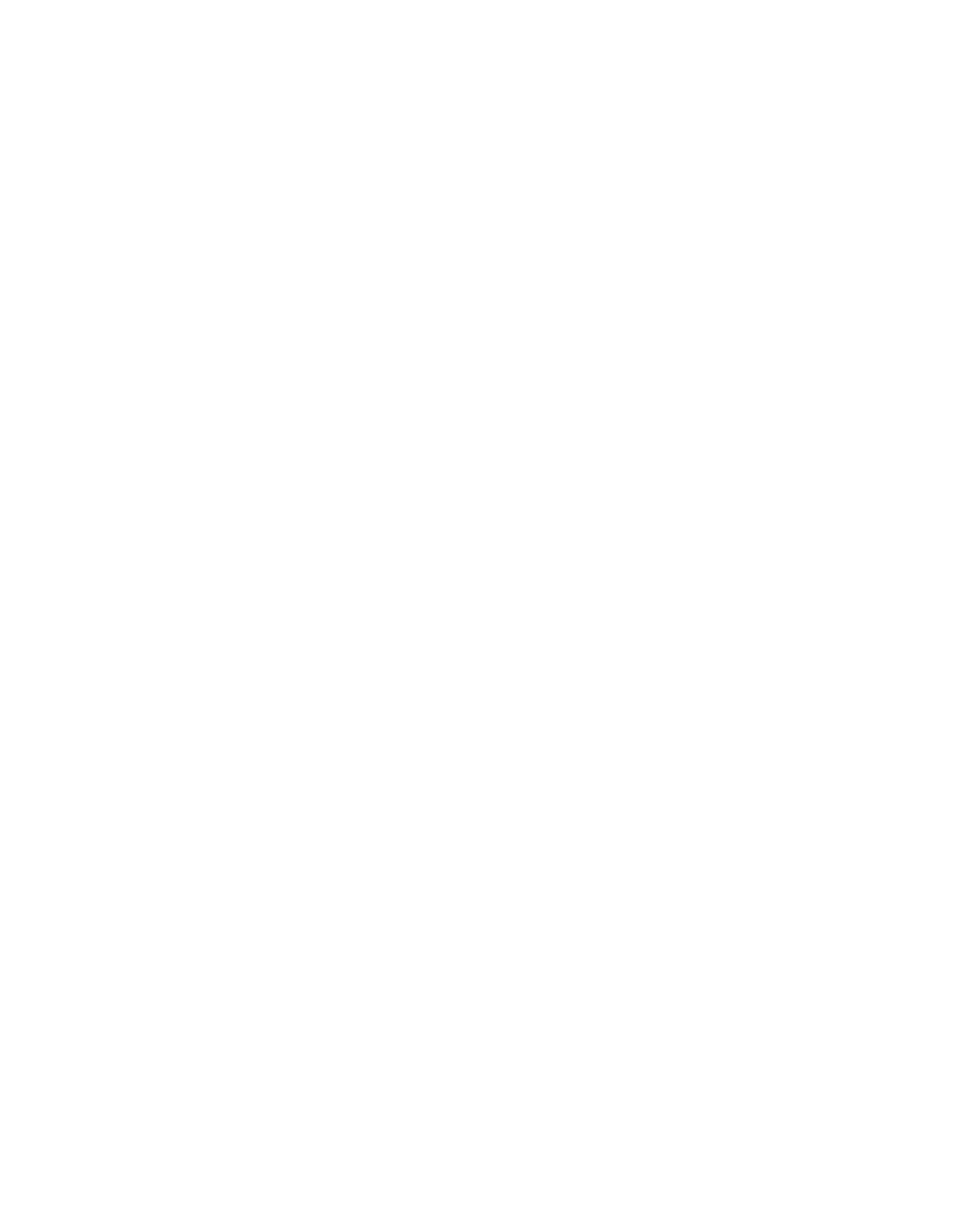$$
H \frac{C \alpha \mathcal{E}}{4}
$$

Where  $\beta$  is the full width, which is half the maxima,  $\lambda$  is the wavelength of the X-ray (0.15406 nm), and  $\theta$  is the diffraction angle. The average crystallite size of the as deposited WO3 is 39.68, 2% wt of silver-doped WO3 is 33.22, and 5% wt of silver-doped WO3 is 28.01 as shown in Table 1.

| S.No | <b>Doping Concentration</b> | Crystalline size $(D)$ nm | Micro strain(ε)             |
|------|-----------------------------|---------------------------|-----------------------------|
|      |                             |                           | $(x10 m-3 m lines-2 m-4 m)$ |
|      | As deposited $WO_3$         | 39.68                     | 0.18819                     |
|      | $2 \text{ wt\% } Ag$        | 33.22                     | 0.13487                     |
|      | $5 \text{ wt\%}$ Ag         | 28.01                     | 0.12475                     |

TABLE 1. **Crystallite and Microstrain of the samples.**

## **SEM**

Scanning electron microscope could be handy approach to govern the morphology and particle size of the samples. **FIG. 3. (a)** and **FIG.3. (b)** indicate SEM image of Ag doped  $WO_3$  nano particles. It is evident that each of the samples shows morphology with average diameter of 1 nm -1.5 nm and thickness of 180 nm-200 nm. The particle size approximate from XRD results is considerably under the SEM results. This swap in size is probably because of outsized particles which are composed of a lot of smaller particles. After doping of Ag the morphology lessen with an increase of Ag content. The decrease of crystalline size was additionally confirmed by XRD results.





# **Optical properties**

The optical properties of silver doped  $WO_3$  thin film were characterized by UV-Vis transmission spectra analysis. It was perceived that the optical transmittance of the film was highly translucent with a pale yellow color and transmittance of over 80% in the visible light region. The transmittance spectra of the films for different doping concentration of Ag deposited with a film annealed at 500ºC. It is observed that increasing of the doping concentration of Ag shows the decreasing nature of transmittance. The Ag doping concentration gives the changes in the density of the unsaturated bonds, which resulted from the deviations in the density of localized states of the band gap. This may be the reason for the variation in transmittance. The drop in the transmittance of Ag doped  $WO_3$  was chalked up to the increase in absorbance due to the occupancy of the metal ion. A substantial shift was observed in the absorption edges with the increase of Ag content from 2 wt% to 5 wt%, which suggests the decrease in band gap of  $WO_3$  on doping as shown in **FIG.** 4 (a) and **FIG.** 4(b). The transmittance of the films is decreased with incorporation in silver content there by increasing the film thickness, improvement of scattering, and absorption of light which gives rise to the band gap of tungsten oxide from and decrease in band gap from 3.14 eV to 2.42 eV.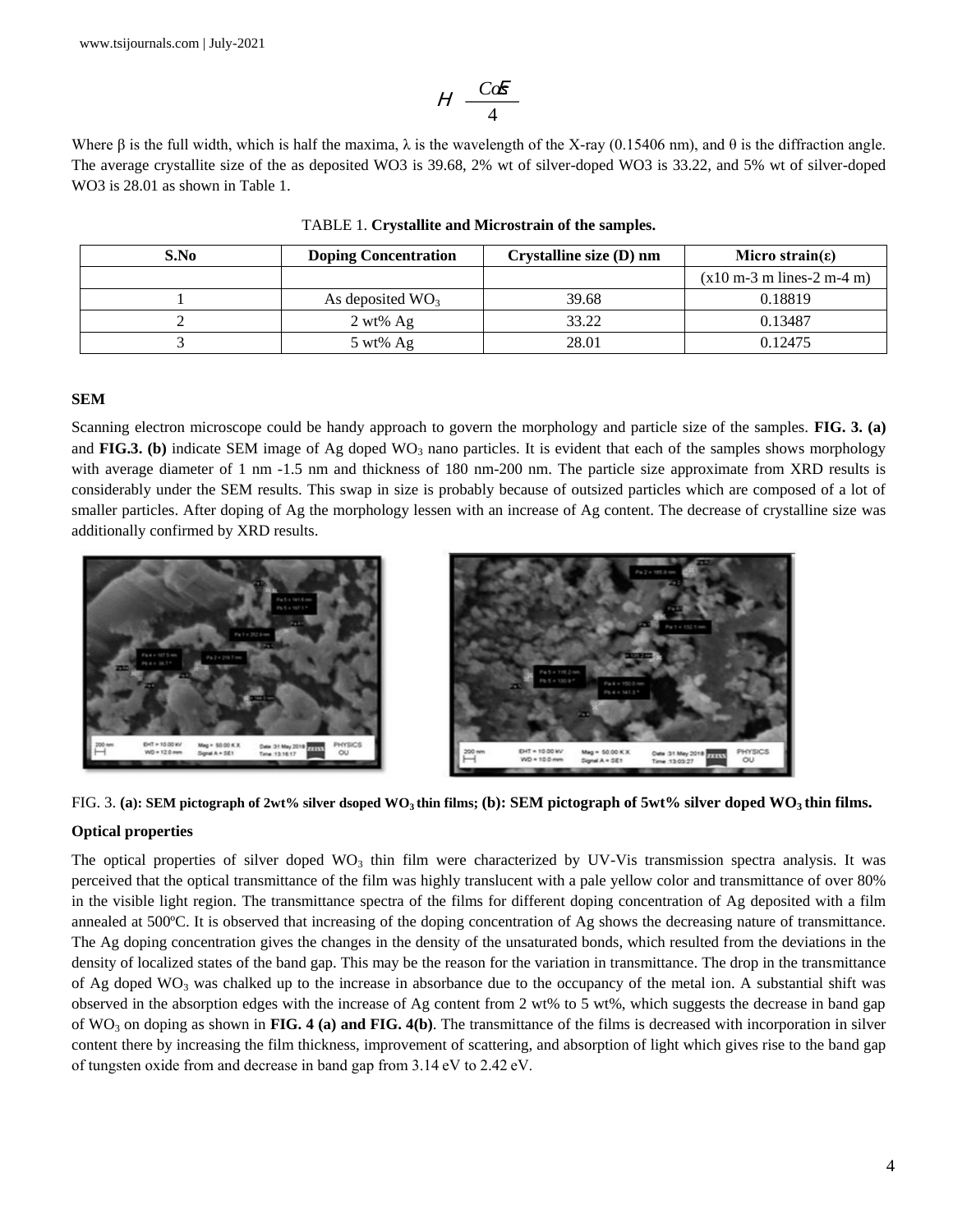## FIG. 4. **(a): Absorbancy of silver doped WO<sup>3</sup> thin films; (b): Transmittance curves of silver doped WO<sup>3</sup> thin films.**

From the UV-visible spectra, the following relation is used to calculate the band gap energy (Eg).

(5)

The direct allowed transition is confirmed by the straight line portion as shown in **FIG.5(a)** and **FIG. 5(b)**. The band gap energy values are taken from the extrapolation of the vertical straight line of the plot to the photon energy axis (i.e., x-axis). By increasing the carrier density, the shifting of energy band with some of the  $W^{6+}$  ions replaced by  $Ag^{4+}$  ions resulted in a slight shift of the Fermi level into the conduction band. The band gap mainly depends on the electrons that excited to the Fermi level of conduction band from valance band. In agreement with earlier studies it was found that the energy band gap of crystalline tungsten trioxide to be approximately 2.4 eV, the films prepared by means of the sol-gel method. The optical band gap calculated by means of Tauc plot for indirect transition for the films drops. This kind of band gap narrowing was observed for their  $WO_3$  films with the decrease of oxygen pressure, and set the behaviour to the oxygen deficient sub-stoichiometric  $WO<sub>3</sub>$ -y which may be linked to the creation of profound localized states in the band gap.

### FIG.5. **(a): Tauc plot of 2wt% silver doped WO<sup>3</sup> thin films; (b) Tauc plot of 5wt% silver doped WO<sup>3</sup> thin films.**

### **Gas sensing analysis**

Metal oxide-based sensors typically work at high temperature (higher than 100). At those temperatures, the oxygen molecules are adsorbed at the surface (or, at temperatures higher than 2000°C, chemisorbed on the surface) and interrelate with target gas molecules, most important to elevated responses. In addition, high operating temperatures permit speedy response and recovery times. The process of detecting Isopropanol gas by  $WO_3$  thin films can be explained as follows:

When the thin film is heated to ambient temperature oxygen is released from  $WO_3$  thin film layer. The adsorption of the oxygen forms ionic species such as  $O^2$ ,  $O^2$  and O. These oxygen species when desorbed results in increase or decrease of conductance